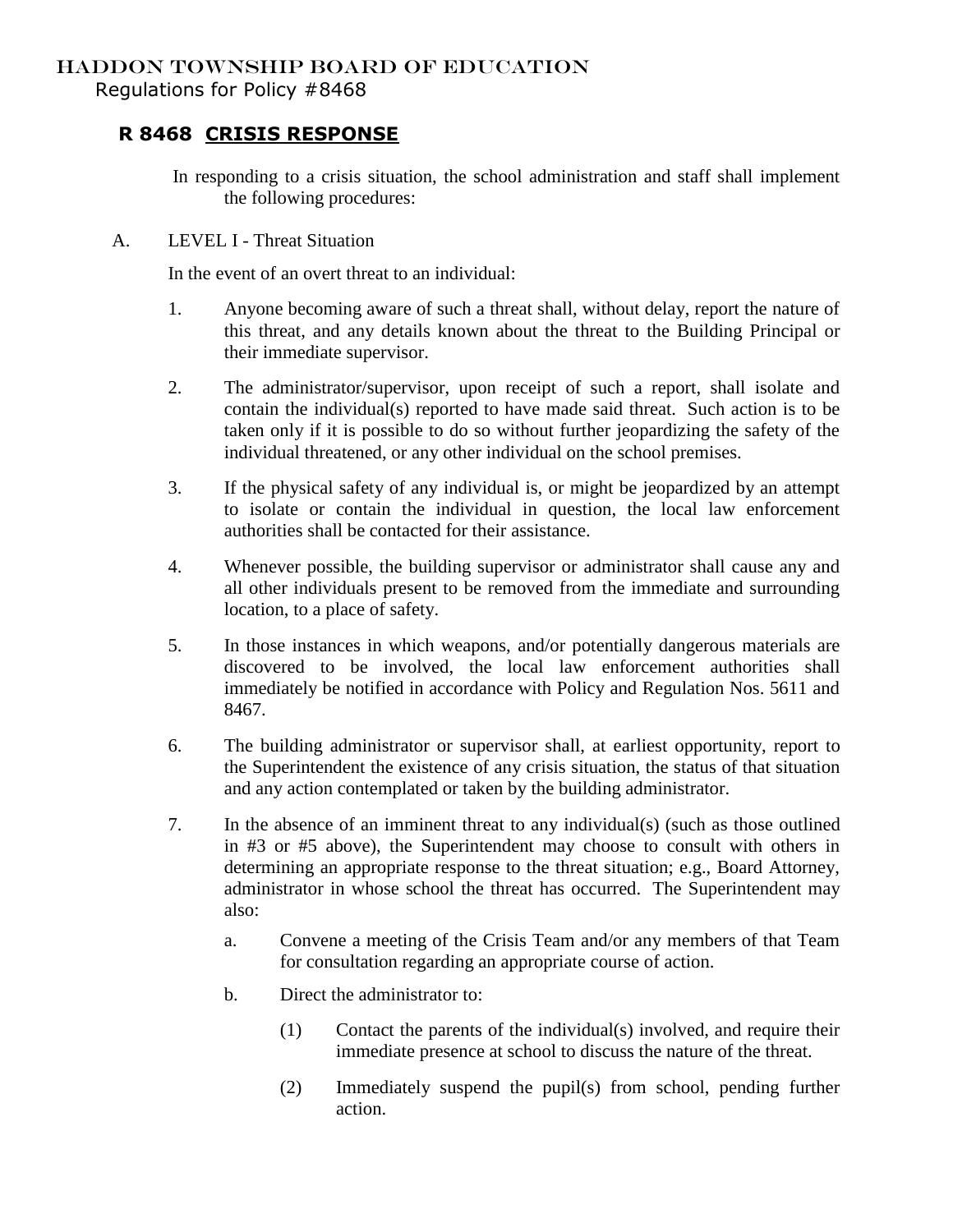- (3) When applicable, place suspended pupil(s) on Homebound Instruction, pending evaluation by the Child Study Team.
- (4) If deemed necessary, report the incident to the local police authorities.
- c. In instances in which weapons have been involved, initiate suspension or expulsion proceedings in accordance with Policy and Regulation No. 5611.
- 8. Upon resolution of a Level I situation, counseling services may be provided to individual(s) who have been adversely affected. Such services may be made available through the Guidance Department, Child Study Team or through a referral to an outside agency.
- 9. The Superintendent or his/her designee, shall report to the Board concerning the relevant details of the Level I crisis situation; specifically, those actions contemplated or taken, and the resultant outcome.
- B. Level II Crisis in Progress

During the commission of an act of terrorism, hostage situation or other violence, the jurisdiction of the local/State Police authority is recognized.

- 1. Aware that such an act is in progress, the administrator shall, without delay, notify the local, state or county law enforcement authorities.
- 2. The school shall place at the disposal of the law enforcement authorities, all personnel and information that might be supportive and useful in resolving the crisis.
- 3. The Crisis Team may be immediately convened.
- 4. The Crisis Team may be briefed on the status of the situation, and will act in an informational and advisory capacity to the Superintendent or his/her designee, and local enforcement agency during the crisis.
- 5. The Crisis Team members will provide assistance and services as needed to help maintain order. Efforts should also be directed toward generating a sense of control in pupils, staff and members of the community.
- 6. The Superintendent or his/her designee, shall act as the primary disseminator of information to the press, public and staff concerning the ongoing crisis. He/she may elect to consult with the local, state or county law enforcement authorities and/or Crisis Team in determining the nature and extent of information to be released. Consideration shall be given to the possible effects the release of information might have on:
	- a. The safety of individuals immediately involved in the situation;
	- b. The reactions or interpretation of the staff, pupils or community;
	- c. The effect upon law enforcement efforts to resolve the crisis.